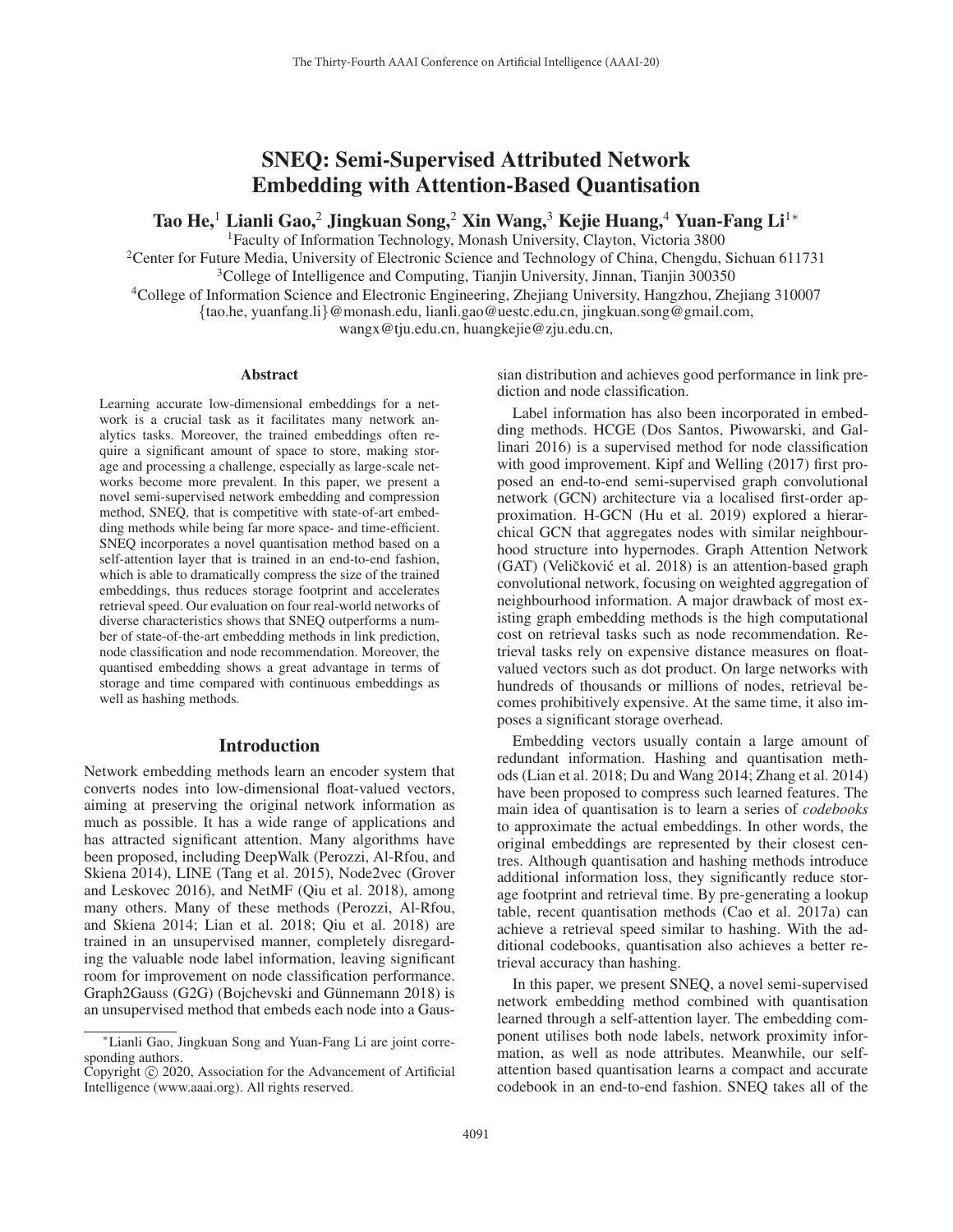above properties into account and jointly optimises on them. Our experiments on four real-world datasets with diverse characteristics show that SNEQ outperforms existing stateof-the-art embedding methods on the tasks of link prediction, node classification, and node recommendation. Comparing to well-known hashing methods, SNEQ also achieves substantially better performance on these tasks while maintaining a comparable storage footprint and time cost for retrieval. In summary, our main contributions are fourfold:

- We propose a semi-supervised embedding scheme, semantic margin, to preserve the supervised information into the embedding space while maintaining the network structure information as much as possible.
- We develop an adaptive margin component, which can precisely preserve more discriminative neighbour information, compared with a fixed margin.
- We explore a self-attention-based quantisation compression method that drastically reduces the size of learned embedding and can be optimised via a continuous way.
- In our extensive experiments on link prediction, node classification, and node recommendation, our method outperforms state-of-the-art methods, including both continuous embedding methods and discrete hashing methods.

# Methodology

In this section, we will present our network embedding and quantisation technique in detail. The overall architecture of SNEQ is shown in Fig. 1.

**Problem definition.** Let  $G = (V, X, E, Y)$  represent an attributed network  $V = \{v_1, v_2, \ldots, v_N\}$  is a set of N attributed network.  $V = \{v_1, v_2, \dots, v_N\}$  is a set of N nodes.  $X \in \mathbb{R}^{N \times D}$  represents D-dimensional node attributes.  $E = \{e_{i,j}\}_{i,j=1}^N$  denotes the edge set of the net-<br>work. Specifically  $e_{i,j} = 1$  if  $v_i$  has a connection to  $v_i$ . work. Specifically,  $e_{i,j} = 1$  if  $v_i$  has a connection to  $v_j$ ,<br>otherwise  $e_{i,j} = 0$ ,  $Y = \{y_1, y_2, \ldots, y_N\}$  is the label set otherwise  $e_{i,j} = 0$ .  $Y = \{y_1, y_2, \dots, y_N\}$  is the label set of each node. To simplify the notation we use an adiacent of each node. To simplify the notation, we use an adjacent matrix  $A \in \mathbb{R}^{N \times N}$  to represent the edge connections of a network. Our embedding goal is to embed the nodes of the network G into low-dimensional vectors  $\mathbf{Z} \in \mathbb{R}^{N \times L}$ , where  $L \ll D$ . Simultaneously, the quantisation module is responsible for encoding the real-valued vectors **Z** into short compact codes  $\mathbf{Q} \in \mathbb{R}^{N \times M}$  and a set of codebooks  $\mathcal{C} = \{C_1, C_2, \ldots, C_M\}$ , where  $C_i \in \mathbb{R}^{K \times L}$ . M is the number of codebooks in the embedding space Z. K is the number of codebooks in the embedding space **Z**, K is the number of centres in each codebook  $C_i$ , where  $L = M * K$ .

#### Graph Structure Embedding via Adaptive Margin

Our method preserves the network structure information by learning and optimising an adaptive margin loss. For an attributed network  $G$ , our model takes the attributes  $X$  as the input. We use a multi-layer perceptron (MLP) to encode each node  $v_i$ , initialised with node attributes  $x_i$  for an attributes network.

$$
h_i^{(1)} = f(\mathbf{w}_i^{(1)} x_i + \mathbf{b}_i^{(1)})
$$
(1)

where i denotes the hidden layer and  $f(.)$  is the activation<br>function. For notational convenience, the output of the last function. For notational convenience, the output of the last layer of the encoder is denoted by **Z**.

Intuitively, in a homogeneous network, the shorter distance between two nodes is, the more similar they are. In this paper, we propose to use the shortest distance between two nodes (in terms of hops) to measure their structural similarity. Theoretically, we can regard embedding as a procedure to project the shortest distance information in the original network into the embedding space. Our motivation is how to precisely preserve the different shortest distance into the embeddings. We adopt the widely-used metric learning technique, which has been successfully applied in computer vision tasks such as person re-identification (Dong et al. 2018), face recognition (Schroff, Kalenichenko, and Philbin 2015), and hashing-based image retrieval (Song et al. 2018), whose main goal is to ensure that data points in the feature space have consistent distance with their original data distribution space. In this work, we leverage the triplet loss to learn node distances. The adaptive margin loss  $\ell_a$  is defined as below:

$$
\ell_a = \frac{1}{N} \min_{\mathbf{W}^c} (\sum_{tr(a,p,n)}^N \max(D_{(a,p)} - D_{(a,n)} + \delta_{a,p}, 0))
$$
\n
$$
\delta_{a,n} - \delta_{a,p}, 0))
$$
\n(2)

where  $\mathbf{W}^e$  denotes the parameters of the encoder;  $D_{(.)}$  is the distance function to measure two nodes in the embedding space, for which we chose Euclidean distance  $(L_2 \text{ norm})$ ; and  $\delta_{i,j}$  denotes the shortest distance from node  $v_i$  to node  $v_j$ . The function  $tr(.)$  is a triplet sampling function that, given an anchor node, selects a positive node  $v_p$  and a negative node  $v_n$ . Concretely, given an anchor node  $v_a$ ,  $v_p$  and  $v_n$  are sampled under the condition of  $\delta_{a,p} < \delta_{a,n}$ .

In Eq. 2, the adaptive margin,  $\delta_{a,n} - \delta_{a,p}$ , is the key term that defines the disparity between two shortest distances, that is, the anchor node to the positive node and the negative node. To model the difference between a node's neighbours, we adopt an adaptive margin to present it. Specifically, the distant neighbour is divided by a large margin while the close neighbour is clustered by a small distance. There are many different algorithms to calculate the shortest distance  $\delta$ , including Dijkstra's and Floyd's algorithms. In this paper we adopt a fast strategy based on matrix multiplication (Sankowski 2005).

#### Semi-supervised Semantic Embedding

In many situations, a subset of the nodes in a network are given labels, and intuitively, nodes with the same label should be closer in the embedding space than otherwise. Based on this intuition, we explore a semi-supervised strategy to preserve label information into embeddings **Z**. The goal is to cluster same-label nodes with a small margin but separate those with different labels by a large margin. The general idea is explained in Figure 1, where the differently labelled nodes (different colours) should be separated by large margins.

A key optimisation of our semi-supervised learning procedure is that we do not need to use all labelled nodes to train the model. This is due to the hypothesis that nodes with a small shortest distance are more likely to belong to the same class. Generally, as long as a small part of nodes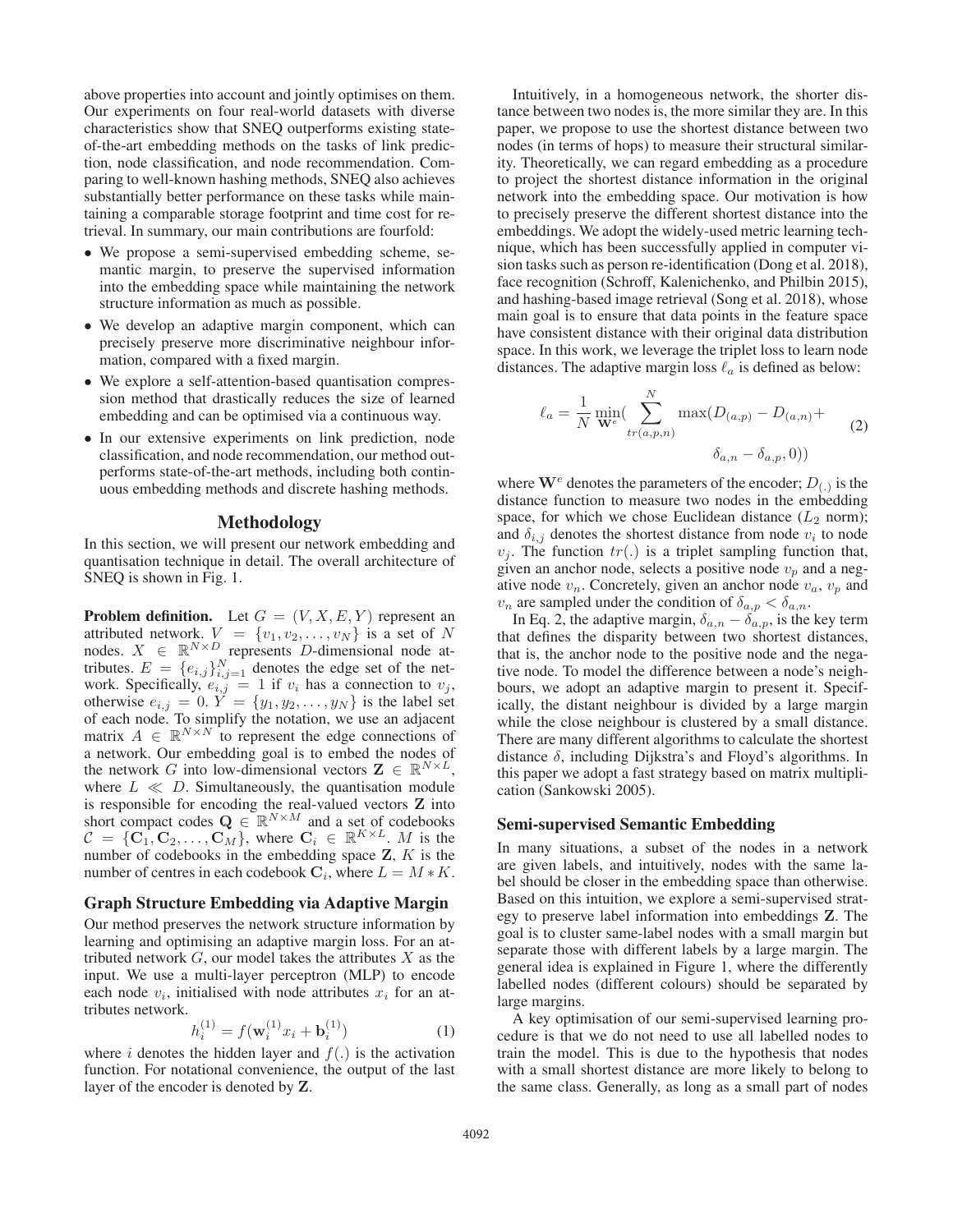

Figure 1: The high-level architecture of our framework. SNEQ consists of three main parts: (1) network structure preservation through adaptive margin learning, (2) semi-supervised semantic margin learning, and (3) self-attention-based quantisation learning. The adaptive margin loss aims at forcing the embedding space to preserve the original neighbourhood information. The semantic margin loss is responsible for separating nodes with different labels. The self-attention-based quantisation loss guarantees the reconstructed embeddings close to the original one.

in the same class are adequately separated, other nodes with small shortest distances to those separated nodes can also be separated. We only need to ensure that the semantic margin is large enough because if too small, the adaptive margin will conflict with it and degrade the performance of the classification. Instead, provided that the semantic margin is large enough, we can think that the semantic margin divides the embedding space into several discriminative subspaces, each of which stands for a community with the same class label, in which the adaptive margin is applied to preserve their neighbours structure information. The formulation of our semantic margin loss  $\ell_c$  is given as the following:

$$
\ell_c = \frac{1}{T} \min_{\mathbf{W}^e} \sum_{i,j=1}^T \left( D_{(i,j)} - S_{i,j} \right)^2 \tag{3}
$$

where T is the sample size for semi-supervision;  $D_{(.)}$  is the same distance function as in Eq. 2; and  $S_{i,j}$  represents the constant semantic margin and is formulated as below:

$$
S_{i,j} = \begin{cases} 0, & \text{if } y_i \cap y_j \neq \emptyset \\ M_c, & \text{otherwise} \end{cases}
$$
 (4)

where  $y_i$  is the label of node  $v_i$  and  $M_c$  is a constant defining the semantic margin.

The aim of Eq. 3 is to force the same-labelled nodes to be close each other, but nodes with different labels to be at a distance of  $M_c$ . It is worth noting that the value of  $T$ is important to node classification performance, as a large T value generally improves node classification result, due to more supervised information added. At the same time, a larger T could negatively affect graph structure learning due to the fact that some nodes which are supposed to be neighbours are separated by a large margin of  $M_c$ , leading to a degradation in link prediction performance. Hence, the

choice of  $T$  is a trade-off between two competing factors: structural and semantic information. In the experiments, we test the impact of different T.

# Self-attention for Deep Quantisation

As we motivated previously, our quantisation strategy aims at reducing the size of the embedding vectors. Ideally, this reduction would improve both space and time efficiency while preserving task performance. Product quantisation  $(PQ)$  (Jégou, Douze, and Schmid 2011) is a well-known quantisation technique. PQ quantises node embedding vectors **Z** into M codebooks  $\overline{C} = \{C_1, C_2, \ldots, C_M\}$ , and each codebook  $C_j$  consists of K centres(codewords), which can be seen as  $K$  subspaces in the embedding space. For each codebook  $C_j$ , we use a 1-of-K indicator vector  $\mathbf{b}_{ij} \in$  $\{0,1\}^{1 \times K}$  to assign one centre to  $z_i$ . It is worth noting that there is only one 1 in each **, which represents the clos**est centre to  $z_i$ , while all the other values of  $b_{ij}$  are 0. The general quantisation loss  $\ell_q$  is calculated by:

$$
\ell_q = \frac{1}{N} \min_{\mathbf{W}^e, \mathbf{C}} \sum_{i=1}^N \left\| \mathbf{z}_i - \sum_{j=1}^M \mathbf{b}_{ij} \mathbf{C}_j \right\|^2 \tag{5}
$$

This loss function aims at reducing the reconstruction loss between the embedding vector  $z_i$  and its quantisation codes. A smaller  $\ell_q$  means better reconstruction performance from the quantisation codes. Nevertheless, the optimisation of Eq. 5 becomes a discrete code search problem, that is, we need to find M binary codes **b** in order to approximate **z** as much as possible, similar to the learning to hash problem (Wang et al. 2018). The direct optimisation is an NPhard problem, and many recent works (Li, Wang, and Kang 2016; Zhang et al. 2014) have proposed to use relaxation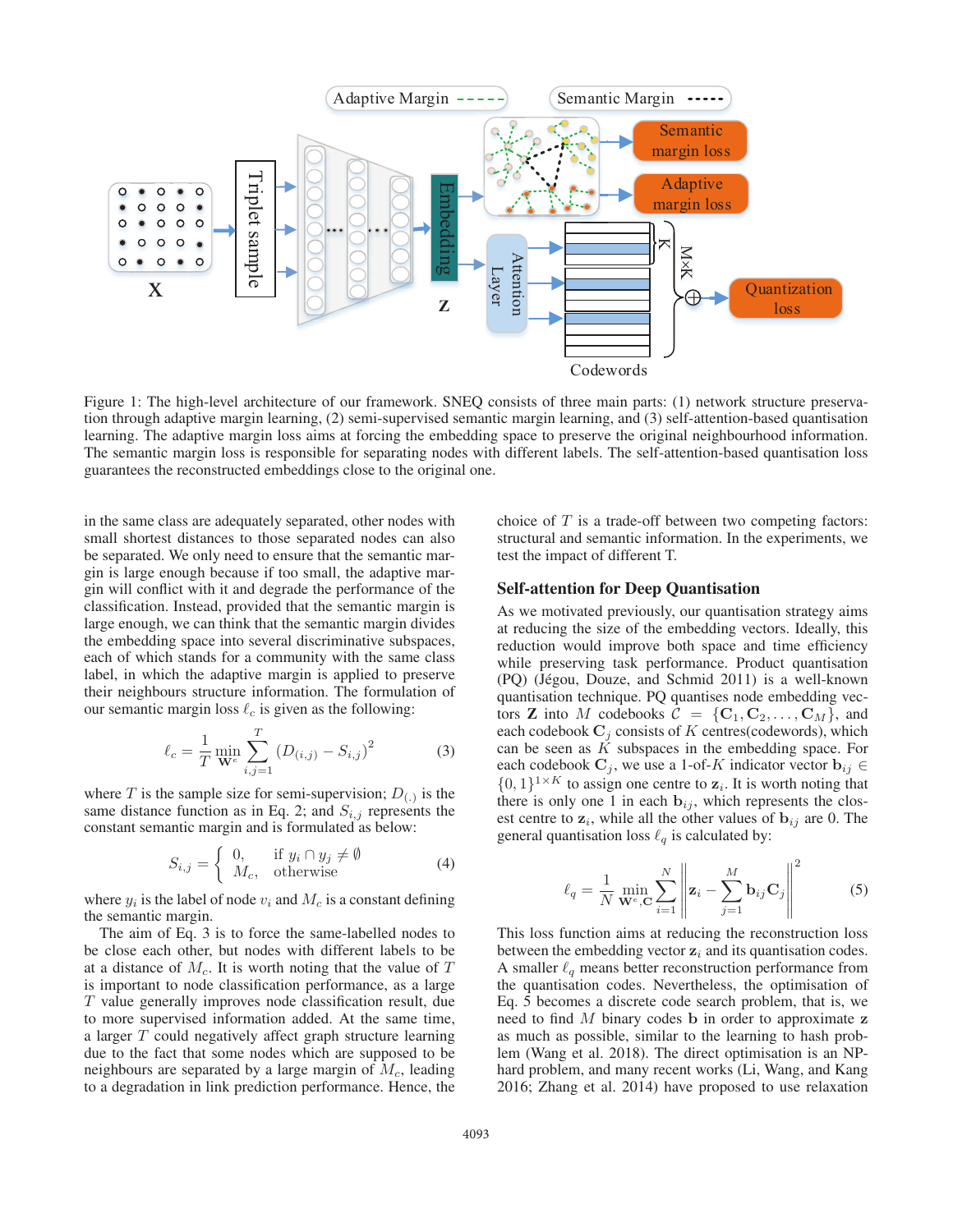strategies to approximate the learned binary codes. Thus, we can rewrite Eq. 5 in a continuous form:

$$
\ell_{q} = \frac{1}{N} \min_{\mathbf{W}^{e}, \mathbf{C}} \sum_{i=1}^{N} \left\| \mathbf{z}_{i} - \sum_{j=1}^{M} \mathbf{u}_{ij} \mathbf{C}_{j} \right\|^{2} \text{ such that } (6)
$$
  
\n
$$
\mathbf{u}_{ij} \propto \mathbf{b}_{ij}, \forall j = 1, 2, ..., N
$$
  
\n
$$
\mathbf{u}_{ij} \in [0, 1]^{K}, \forall j = 1, 2, ..., N
$$
  
\n
$$
\mathbf{b}_{ij} \in \{0, 1\}^{K}, \|\mathbf{b}_{ij}\|_{1} = 1, \forall j = 1, 2, ..., N
$$

The drawback of this approach is that the relaxation will introduce large quantisation error (Cao et al. 2017b; Song et al. 2018). Recently, self-attention (Zhang et al. 2018), aimed at informing the model what is important, also gains significant success in computer vision and natural language processing. Inspired by the attention mechanism, we propose a continuous optimisation method based on a self-attention mechanism. Concretely, in Eq. 6, the ideal case is that the largest number in  $\mathbf{u}_{ij}$  is extremely close to 1 while all the other dimensions are close to 0. The attention mechanism is naturally suitable for this case as it amplifies the important part and lessens the unimportant. Specifically, our goal is to convert each  $\mathbf{u}_{ij}$  into an approximate one-hot vector as  $\mathbf{b}_{ij}$ . To achieve it, we multiply the continuous vector  $\mathbf{u}_{ij}$  with  $\sum_j \mathbf{r}_{ij} = 1$ . Then, we apply the  $L_1$  norm to regularize the approximate results. The self-attention formation is given as an attention weight vector  $\mathbf{r}_{ij}$  in a pointwise manner, where approximate results. The self-attention formation is given as follows:

$$
\mathbf{u}_{ij} = \left\| \mathbf{u}_{ij} \otimes \mathbf{r}_{ij} \right\|_1 \tag{7}
$$

where ⊗ is the Hadamard product (matrix pointwise multiplication) and  $\mathbf{r}_{ij}$  is the attention weights. Consequently, Eq. 6 becomes:

$$
\ell_q = \frac{1}{N} \min_{\mathbf{W}^e, \mathbf{W}^a, \mathbf{C}} \left( \sum_{i=1}^N \left\| \mathbf{z}_i - \sum_{j=1}^M \|\mathbf{u}_{ij} \otimes \mathbf{r}_{ij}\|_1 \mathbf{C}_j \right\|^2 \right) \tag{8}
$$

where  $\mathbf{W}^{a}$  denotes the parameters of the self-attention module. The attention weight  $\mathbf{r}_{ij}$  is calculated in an attention layer by the following formulation:

$$
\mathbf{r}_{ij} = \text{softmax}(f(\mathbf{W}_s \mathbf{z}_{ij} + \mathbf{b}_s))
$$
(9)

where  $\mathbf{W}_s$  and  $\mathbf{b}_s$  are the weight and bias parameters of the self-attention layer,  $\mathbf{W}^a = \mathbf{W}_s \cup \mathbf{b}_s$  for notational convenience, and  $z_{ij}$  denotes the j-th block when we divide  $z_i$  into  $M$  blocks each of which is of dimension  $K$ . Since all the parameters in Eq. 8 are continuous, we can optimise Eq. 8 by continuous optimisation methods.

#### Out-of-sample Extension

During the test stage, due to the fact that the approximate code  $\mathbf{u}_{ij}$  is not completely equal to the one-hot vector  $\mathbf{b}_{ij}$ , we choose the index of the maximum element of  $(\mathbf{z}_{ij} \otimes \mathbf{r}_{ij})$ as the approximate codeword and the formulation is following:

$$
\mathbf{b}_{ij} = \arg \max(\mathbf{z}_{ij} \otimes \mathbf{r}_{ij}) \tag{10}
$$

where the arg max(.) function is used to set the index of the maximum element in a vector to 1 and other indices to 0.

After obtaining the quantised codes, we can reconstruct the approximate embedding vectors by adding  $M$  codewords:

$$
\mathbf{z}_{i}^{*} = \sum_{j=1}^{M} \mathbf{b}_{ij} \mathbf{C}_{j}
$$
 (11)

where  $\mathbf{b}_{ij}$  is obtained by Eq. 10.  $\mathbf{z}_i^*$  can be seen as the approximation of  $z_i$ .

# Distance Computation

Similarity-based retrieval methods for quantisation (Du and Wang 2014) and hashing (Song et al. 2018) such as the approximate nearest neighbour (ANN) algorithm can be applied on  $z_i^*$  to significantly reduce retrieval time. For product quantisation, Symmetric Distance Computation  $(SDC)$  (Jégou, Douze, and Schmid 2011) is a powerful similarity metric that calculates the inner-product similarity between a query point **q** and a database points  $z_i$ . The SDC computation is defined as the following:

$$
SDC(\mathbf{q}, \mathbf{z}_i) = \sum_{j=1}^{M} (\mathbf{b}_{qj} \mathbf{C}_j) * \mathbf{z}_i^*
$$
(12)

In fact, in Eq. 12, many computations are repetitive as the codebooks C are fixed and only consist of  $M \ast K$  codewords. Hence, we can pre-compute the similarity among those codewords and store them in a lookup table. At test time, the similarity computation can be done with  $O(M)$ time complexity.

#### Learning

SNEQ learns network embedding and quantisation in an end-to-end architecture, which integrates adaptive margin loss (Eq. 2), semi-supervised semantic margin loss (Eq. 3), and self-attention-based quantisation loss (Eq. 8) into a joint optimisation problem:

$$
\ell = \min_{\mathbf{W}^{\mathbf{e}}, \mathbf{W}^{\mathbf{a}}, \mathbf{C}} (\ell_a + \alpha \ell_c + \beta \ell_q)
$$
 (13)

where  $\alpha$  and  $\beta$  are the balance parameters to trade-off the importance of each part. All the parameters in Eq. 13 are continuous and trained by mini-batch stochastic gradient descent. The update rules are formulated as follows:

$$
W^{e} \leftarrow W^{e} - \eta \times \left(\frac{\partial L_{a}}{\partial W^{e}} + \alpha \frac{\partial L_{c}}{\partial W^{e}} + \beta \frac{\partial L_{q}}{\partial W^{a}} \times \frac{\partial W^{a}}{\partial W^{e}}\right)
$$
  

$$
W^{a} \leftarrow W^{a} - \eta \times \left(\beta \frac{\partial L_{q}}{\partial W^{a}}\right)
$$
  

$$
\mathcal{C} \leftarrow \mathcal{C} - \eta \times \left(\beta \frac{\partial L_{q}}{\partial C}\right)
$$
 (14)

where  $\eta$  is the learning rate.

# **Experiments**

Datasets. We evaluate our method on four real-world networks. Brief statistics of the datasets are shown in Table 1. It is worthing noting that cDBLP (Yang and Leskovec 2015) is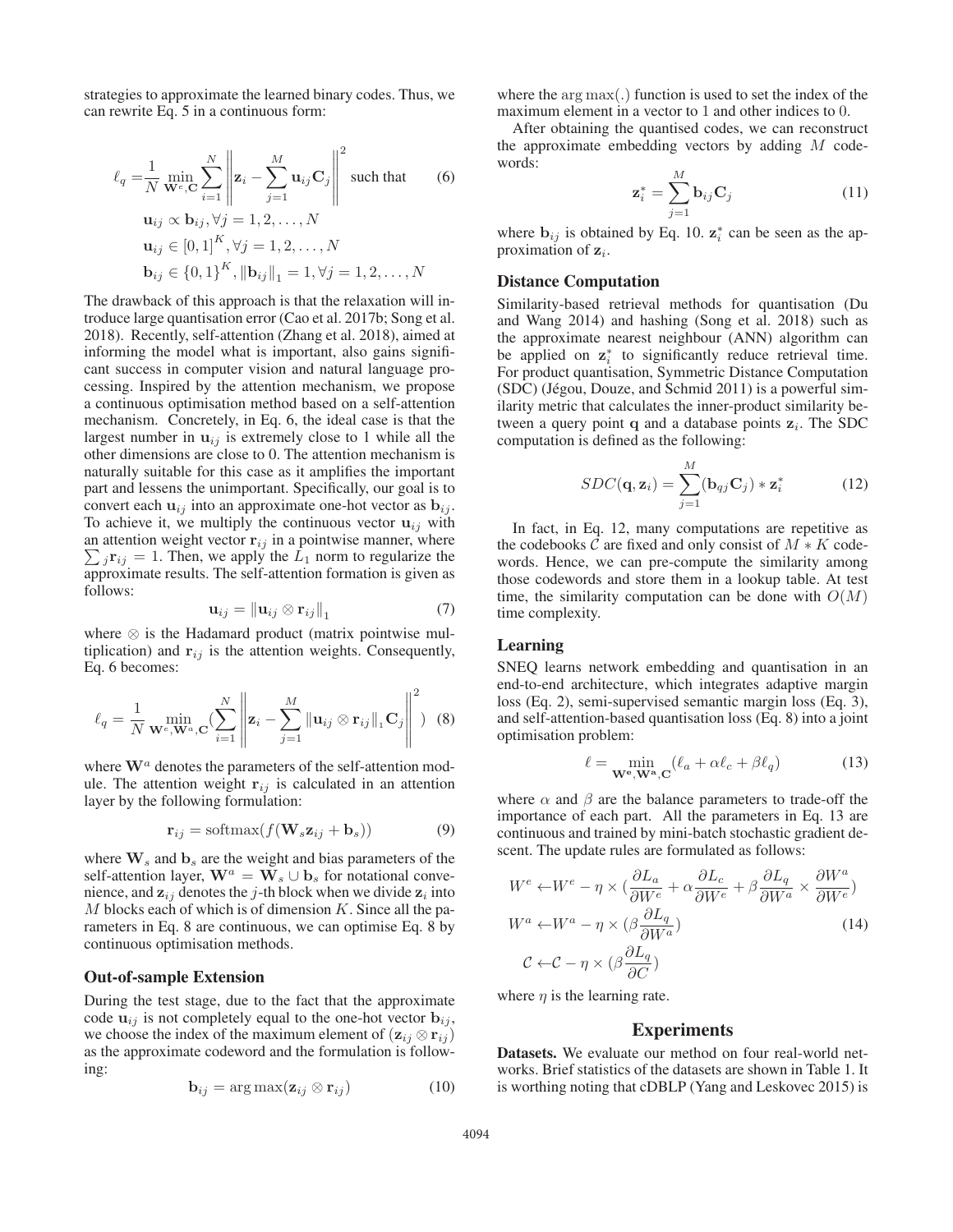a large-scale unattributed network. We conduct experiments on the standard tasks of link prediction, node classification and node recommendation. We also evaluate the efficiency and effectiveness of quantisation.

Table 1: Brief statistics of the datasets.

| G                | Cora_ML | Citeseer | <b>DBLP</b>  | cDBLP          |
|------------------|---------|----------|--------------|----------------|
| V                | 2.995   | 4.230    | 17.716       | 317,080        |
| $\left E\right $ | 8,416   | 5.358    | 105.734      | 1,049,866      |
| Attr.            | Yes     | Yes      | Yes          | N <sub>0</sub> |
| Labels           |         | h        | <sub>(</sub> | 5,000          |

Implementation Details. Our encoder consists of two dense layers of  $512$  units and  $128$  units respectively<sup>1</sup>. The dimension of the network embeddings is set to 128. The learning rate  $\eta$  is set as 0.001, and batch size is 100. Hyperparameters  $\alpha$  and  $\beta$  are not fixed but tuned in an unsupervised way similar to (Xie et al. 2018). Specifically,  $\alpha = \frac{0.1}{1 + e^{-(\omega \mu)}}$ , where  $\omega$  is a constant value 0.5, and  $\mu$  is the training progress from<br>0 to 1 while  $\beta$  is set as 1 0 –  $\frac{1}{\sqrt{1-\lambda}}$  For quantisation we 0 to 1, while  $\beta$  is set as  $1.0 - \frac{1}{1 + e^{-(\omega \mu)}}$ . For quantisation, we set  $M = 16$  and  $K = 8$  by default, but also test the impact set  $M = 16$  and  $K = 8$  by default, but also test the impact of different values of  $M$  and  $K$ , which can be seen in experiments below. The amount of labelled nodes T used in semisupervised training (as defined in Eq. 3) is set to 10% of  $|V|$  by default. For a fair comparison with learning to hash methods, these methods' dimension is set as 48 bits, equal to our quantisation code length, i.e.  $48 = 16 * \log(8)$ . All experiments were performed on a workstation with 256 GB memory, 32 Intel(R) Xeon(R) CPUs (E5-2620 v4 @ 2.10GHz) and 8 GeForce GTX 1080Ti GPUs. For each model a maximum approx. 100 GB of memory was allocated.

Baselines. We compared our method with some recent state-of-the-art graph embedding methods, including both semi-supervised and unsupervised methods. We divide them into two groups: continuous embeddings and discrete embeddings. The continuous group includes the following semi-supervised methods: SEANO (Liang et al. 2018), GAT (Veličković et al. 2018) and H-GCN (Hu et al. 2019), a hierarchical extension of GCN; as well as unsupervised methods: DeepWalk (DW) (Perozzi, Al-Rfou, and Skiena 2014), TADW (Yang et al. 2015), Graph2Gauss (G2G) (Bojchevski and Günnemann 2018), and ONE (Bandyopadhyay, Lokesh, and Murty 2019).

The discrete methods include SH (Datar et al. 2004), DCF (Zhang et al. 2016), NetHash (Wu et al. 2018) and BANE (Yang et al. 2018). The discrete variant (with quantisation) of our model is denoted  $SNEQ^{\#}$ . In addition, we also test a more efficient setting of our model, denoted  $SNEQ^{\#}$  $8\times16$ , with  $M = 8$  and  $K = 16$  bits respectively.

# Link Prediction

Link prediction is a standard task to evaluate the performance of network embedding methods, aiming at measuring the preservation of the network structure. Specifically, we randomly select 5% and 10% edges as the validation and test set respectively, similar to Graph2Gauss (Bojchevski and Günnemann 2018). Following the convention, we use AUC as the performance metric.

Table 2 summarises the link prediction results of the continuous embedding methods (upper block) and of the discrete methods (lower block). N/A denotes the algorithms that did not finish within 24 hours or within 100GB memory. From the upper block of Table 2, it can be observed that our method consistently outperforms other continuous network embedding methods, except lower than G2G by 0.42 percentage points on the Cora ML dataset but on the large dataset cDBLP, SNEQ exceeds G2G by 3.94 percentages.

In the lower block of the table, it can be seen that our quantisation embedding is substantially superior to all the others, with at least 2∼3 percentage points better than the second best method BANE. The possible reason is that as the embedding dimension is relatively low, hash-based methods suffer larger loss on structure information without an additional schema (codebooks). In contrast, with the same dimension, the code words of our quantisation are able to preserve much global information. We can also observe another advantage of our method, that SNEQ can handle large-scale networks such as cDBLP while many hashing methods, including DCF and BANE, cannot. This is because all of them depend on SVD, which incurs high memory usage.

Table 2: Link prediction results of the continuous methods (top) and discrete methods (bottom). Best results in each block are bolded.

| Models                           | Citeseer | $C$ ora ML | DBLP  | $c$ DBLP |
|----------------------------------|----------|------------|-------|----------|
| DW                               | 82.14    | 81.26      | 71.67 | 66.84    |
| <b>TADW</b>                      | 85.58    | 84.40      | 78.81 | 71.32    |
| GAT                              | 90.43    | 92.03      | 89.19 | 81.89    |
| <b>SEANO</b>                     | 83.36    | 85.25      | 88.43 | 80.15    |
| <b>H-GCN</b>                     | 90.51    | 91.69      | 89.17 | 82.57    |
| <b>ONE</b>                       | 93.56    | 92.73      | 93.62 | N/A      |
| G2G                              | 96.39    | 97.63      | 97.71 | 88.18    |
| <b>SNEO</b>                      | 96.47    | 97.21      | 97.74 | 92.12    |
| <b>SH</b>                        | 80.42    | 85.10      | 82.31 | 80.57    |
| <b>DCF</b>                       | 79.47    | 80.17      | 83.12 | N/A      |
| <b>NetHash</b>                   | 85.14    | 86.84      | 87.61 | 83.18    |
| <b>BANE</b>                      | 90.09    | 91.05      | 90.63 | N/A      |
| SNEQ <sup>#</sup><br>$8\times16$ | 91.35    | 92.85      | 93.15 | 90.79    |
| SNEO#                            | 92.72    | 93.18      | 93.60 | 91.24    |

## Node Classification

We tested our method on three attributed datasets: Citeseer, Cora ML, and cDBLP. We use the one-vs-the-rest logistic regression as the classifier, repeat the prediction for 10 times, and report the average of Macro- $F_1$  and Micro- $F_1$  results. Figure 2 shows the results, where figures (a)∼(c) are the results of the continuous embedding methods while (d)∼(f) present the discrete results. In each experiment, a varying percentage (e.g. 2, 4, 6, 8, 10%) of nodes are sampled for training the classifier. From Figure 2, we can make the following observations:

<sup>&</sup>lt;sup>1</sup>Our code is released at https://github.com/htlsn/SNEQ.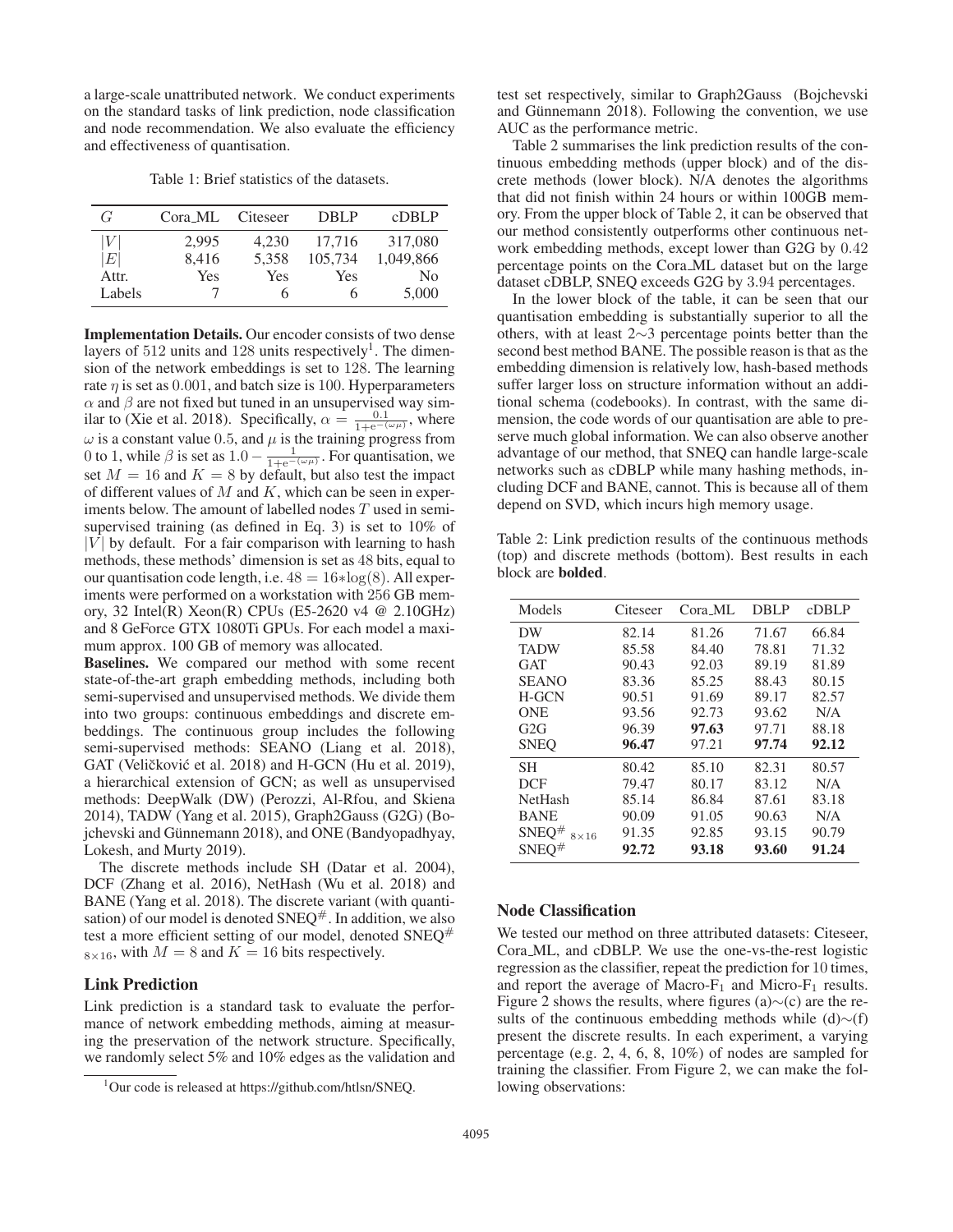

Figure 2: Node classification results on the three attributed networks. The top row shows the results of continuous embeddings while the bottom row shows the results of discrete embedding results.

(1) From figures (a)∼(c), we can find that our continuous embeddings are superior to the counterparts on all of the three datasets. Specifically, SNEQ is about 1∼2 percentage points higher than the second best method G2G. H\_GCN generally outperforms GAT because H\_GCN performs a graph coarsening operation grouping the nodes with same neighbours into one node. However, the node refining operation in H-GCN highly depends on the initial network structure and the complexity or sparsity of networks. In contrast, our semantic margin module does not depend on the neighbourhood structure and only considers the pairwise distance between different nodes, and thus can generalise better for more complex networks.

(2) In the discrete embedding results, our quantisation shows a great advantage compared with the hashing-based methods. Specifically, SNEQ outperforms the best hashing method BANE about 2∼4 percentage points on the three datasets. The possible reason is that the short binary codes lead to large loss of information in hashing methods. Meanwhile, as node attributes are binary and can be regarded as hash codes, we also test the classification performance of the attributes via a logistic regression classifier, denoted as LR. It can be observed that LR exceeds many hash methods such as NetHash and DCF. This is because the dimensions reduce significantly from  $\sim$  3,000 to 48 bits and many meaningful features are abandoned.

Besides, SH is trained by our continuous embeddings. However it suffers a hug performance degradation, compared from the continuous embeddings, of nearly 30 percentage points. We conjecture that there are two main reasons: (1) the dimension reduces to about one third, leading to information loss; and (2) the procedure of learning to hash is not an end-to-end procedure, i.e., first learning embedding vectors and then training the hash function. In contrast, SNEQ avoids these issues in two ways: (1) the codewords can preserve as much information as possible, even though the quantised code is short; and (2) the embedding and learning to quantise steps are unified in one network and jointly trained by the back propagation scheme.

# Node Recommendation

In node recommendation, given a node, an embedding model ranks all nodes according to a distance measurement and recommends the closest node. This task is widely applied in social and commercial networks, specially for the recommendation scenario. Following the settings of INH-MF (Lian et al. 2018), 90% of neighbours of each node are used to train each embedding model while the remaining 10% neighbours are reserved for testing. We use NDCG@50 as the evaluation metric, and the final results are averaged over 10 runs. Table 3 shows the results of node recommendation, where we can obtain the following observations:

(1) In terms of the continuous embedding methods, our method outperforms others on the four dataset. Specifically, our method is superior to the most competitive methods H-GCG and G2G about 2∼3 percentage points. G2G adopts a rank loss to preserve neighbour information, but one difference from ours is that we learn adaptive margins for different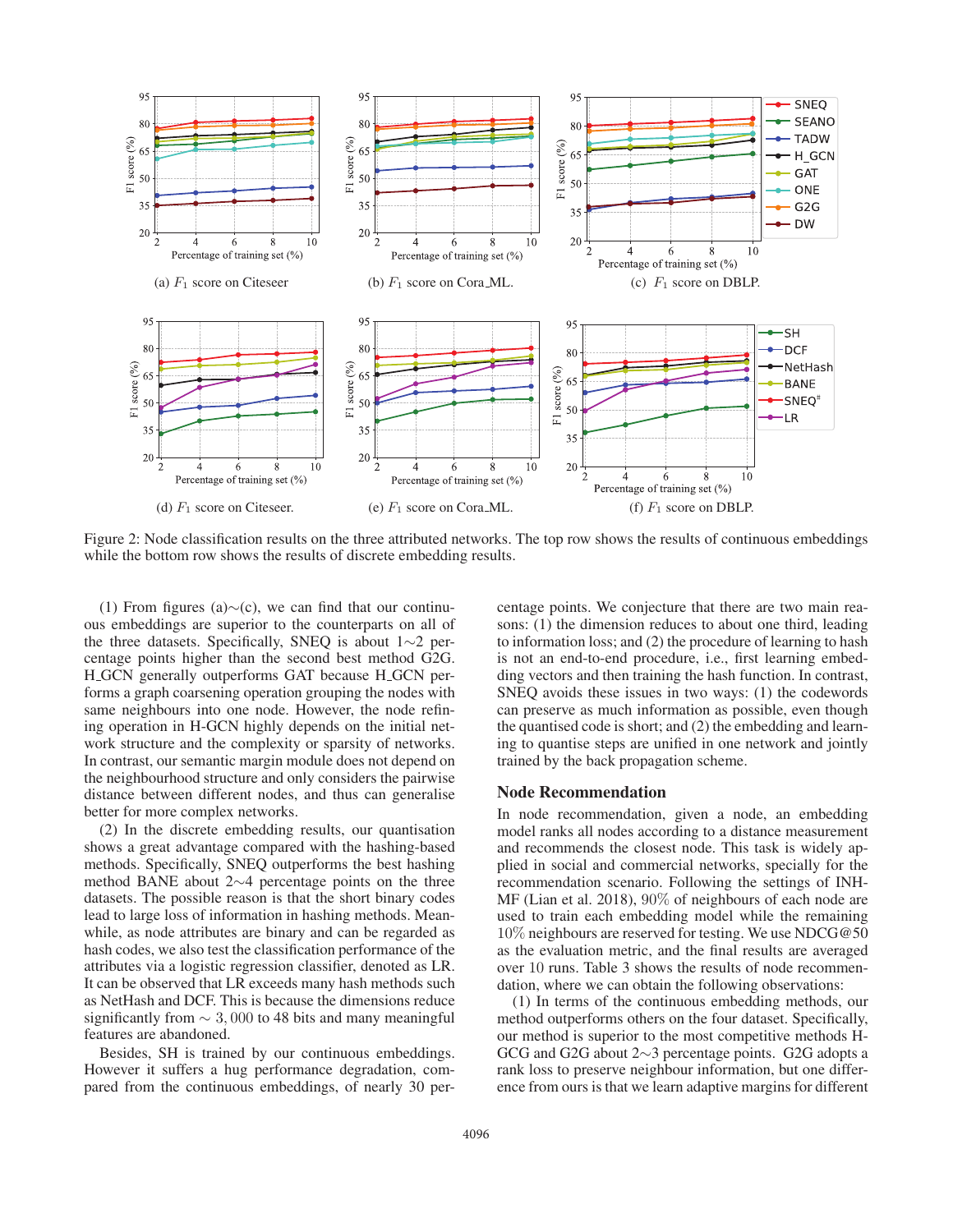neighbours: more distant neighbours will result in a larger margin, i.e., a larger penalty, while closer neighbours are separated by a relative small margin. Hence, our method is more advantageous for the preservation of first-order proximity.

(2) In the second part of Table 3, our method shows even larger superiority, averagely 4∼7 percentage points higher than the best hash method NetHash. SH exhibits worst performance, and the reason is that hash codes are learned separately in a two-step way. It is worth noting that because of excessive memory usage by DCF and BANE, we did not obtain their results on cDBLP.

Table 3: Node recommendation results on the four networks, measured by NDCG@50. The upper block shows the results of original continuous embedding methods while the lower block contains results are calculated from embeddings reconstructed from discrete codes. Best results in each block are bolded.

| Method                      | Citeseer | Cora ML | <b>DBLP</b> | <b>cDBLP</b> |
|-----------------------------|----------|---------|-------------|--------------|
| DW                          | 35.15    | 41.22   | 11.42       | 16.62        |
| <b>SEANO</b>                | 56.27    | 47.17   | 12.05       | 17.26        |
| <b>GAT</b>                  | 58.48    | 46.29   | 10.82       | 19.37        |
| <b>ONE</b>                  | 54.62    | 46.87   | 13.13       | N/A          |
| G2G                         | 58.51    | 48.42   | 12.07       | 18.63        |
| <b>H-GCN</b>                | 59.11    | 47.07   | 10.73       | 20.53        |
| <b>SNEO</b>                 | 61.25    | 50.40   | 14.79       | 23.62        |
| <b>SH</b>                   | 36.54    | 35.39   | 3.56        | 10.32        |
| <b>DCF</b>                  | 21.64    | 20.05   | 4.74        | N/A          |
| <b>NetHash</b>              | 41.28    | 37.54   | 4.62        | 12.39        |
| <b>BANE</b>                 | 35.64    | 37.05   | 8.74        | N/A          |
| $SNEQ^{\#}$<br>$8\times 16$ | 42.49    | 40.02   | 9.03        | 18.75        |
| $SNEQ^{\#}$                 | 43.41    | 41.82   | 9.79        | 19.05        |

# Space and Time Efficiency of SNEO#

The space and time efficiency results are shown in Table 4 and 5. Empirically, it can be observed in Table 4 that, the larger the network, the more reduction in storage quantisation brings: for cDBLP, the original embeddings are approx. 60 times larger than SNEQ<sup>#</sup> (row four). It can be seen that the alternative setting of our quantisation (row three), where  $M = 8$  and  $K = 16$ , incurs much less space footprint, and even less than that of hashing for the large networks but it is inferior on other tasks, as can be seen in Table 2 (lower block) and Table 3. Compared to hashing methods such as SH, it can be figured out that quantisation uses slightly more space as it stores M codebooks. However, the evidence from the other tasks in the previous three subsections, we can observe hashing methods' inferior performance to quantisation. In fact, the additional storage cost of quantisation over hashing is the codebooks, at approx. 64KB for  $SNEQ^{\#}$ . Therefore, for larger networks hashing methods' savings in storage are minuscule and negligible given modern hardware.

Table 5 shows the average retrieval time of node recommendation in milliseconds. For real-valued embeddings,

we use the Euclidean distance to measure node similarity, while for quantised codes we use SDC in Equation 12 to measure their similarity. Quantisation achieves up to 70  $\times$ retrieval speedup over the real-valued embeddings. Similar to our analysis on storage, setting  $M = 8$  and  $K = 16$ can further reduce retrieval time by 50%, though its link prediction performance declines slightly. Hashing methods, represented by SH, are more time-efficient than our model  $SNEQ^{\#}$ . However, as we noted above, this is achieved with degraded task performance.

Table 4: Storage cost (MB) of different embeddings.

| Method                                                                               | Cora ML | Citeseer | DBLP  | cDBLP  |
|--------------------------------------------------------------------------------------|---------|----------|-------|--------|
| Float                                                                                | 2.145   | 1.513    | 9.562 | 155.31 |
| SH.                                                                                  | 0.031   | 0.026    | 0.153 | 2.524  |
| $\begin{array}{l} {\rm SNEQ}^{\#} \, \rm 8 \times 16 \\ {\rm SNEQ}^{\#} \end{array}$ | 0.082   | 0.077    | 0.138 | 1.382  |
|                                                                                      | 0.098   | 0.089    | 0.211 | 2.697  |

Table 5: Average retrieval time cost (ms) of different embeddings.

| Method                        | Cora_ML | Citeseer | DBL P | cDBLP   |
|-------------------------------|---------|----------|-------|---------|
| Float                         | 42.7    | 71.2     | 191.2 | 3.923.5 |
| <b>SH</b>                     | 0.7     | 1.0      | 2.7   | 34.7    |
| SNEQ <sup>#</sup> $8\times16$ | 0.5     | 0.8      | 2.3   | 26.1    |
| $SNEO^{\#}$                   | 1.0     | 15       | 44    | 59.6    |

# **Conclusion**

In this paper, we propose SNEQ, an end-to-end network embedding and quantisation method. SNEQ is trained in a semi-supervised manner, which simultaneously preserves network structure and semantic information into the embedding space while compressing the embeddings by selfattention-based product quantisation. Specifically, we incorporate the adaptive margin loss for preserving network structure information, semantic margin loss for semantic space learning, and self-attention based quantisation loss to learn compact codes. In standard evaluation tasks on four diverse networks, our method outperforms state-of-the-art network embedding methods. In addition, due to quantisation, SNEQ significantly reduces storage footprint and accelerates query time for node recommendation.

# Acknowledgement

Xin Wang is supported by the National Natural Science Foundation of China (Grant No. 61972275).

# References

Bandyopadhyay, S.; Lokesh, N.; and Murty, M. N. 2019. Outlier aware network embedding for attributed networks. In *Proceedings of the AAAI Conference on Artificial Intelligence*, volume 33, 12–19.